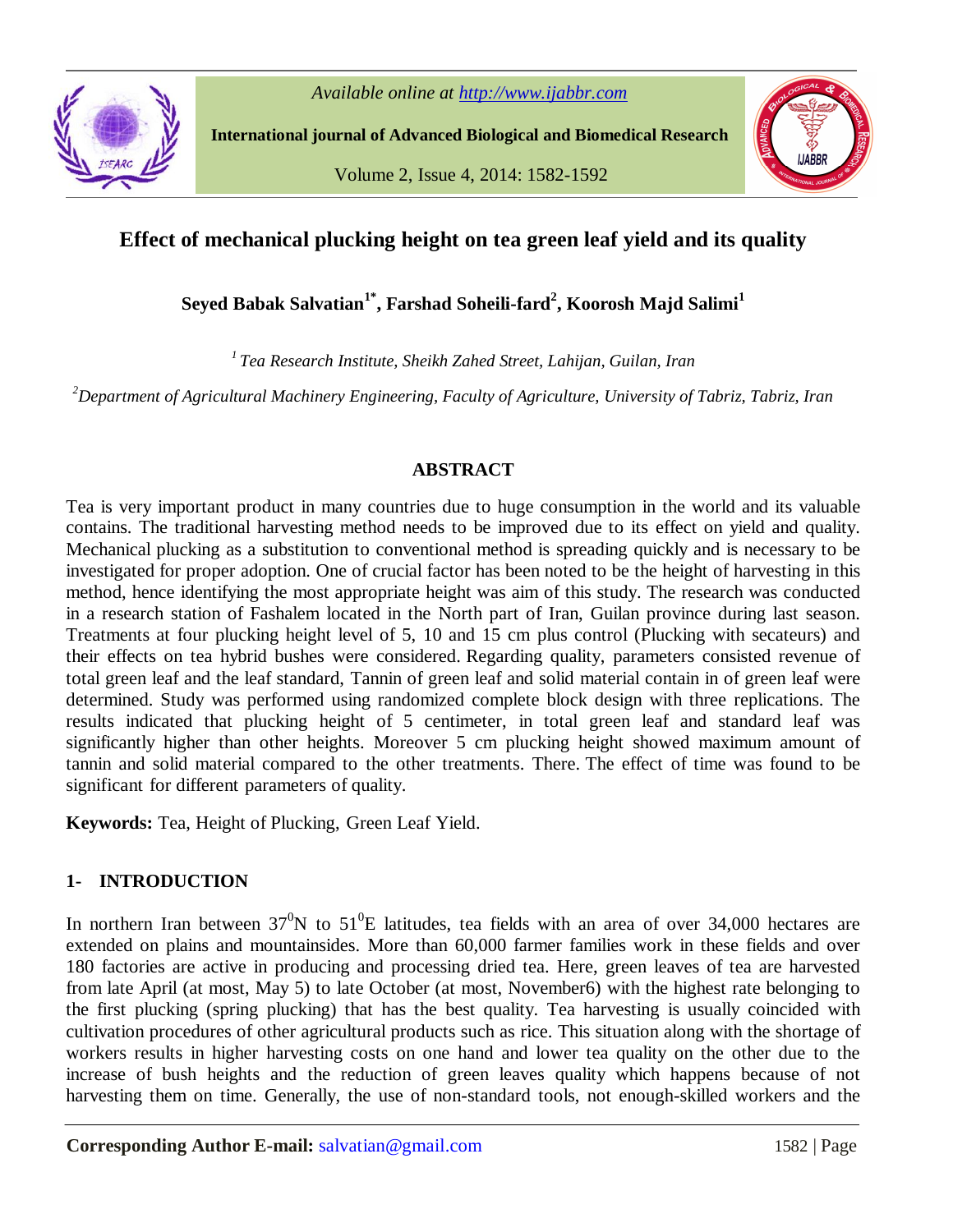wage increase are among factors responsible for increasing the rates of harvesting costs that lead to a higher price cost of the green leaves and finally, the increased price of the produced dried tea. As a whole, this process impairs the competitiveness of the domestic quality teas in comparison to the imported ones. Since tea harvesting costs constitute a large amount of the green leaves production expenditure (Hudson 1998), in order to retrench the latter and to have an on time harvest and increase the interest / cost ratio, using a harvesting machine to replace the workforce on the condition of maintaining the harvested green leaves' quality seems necessary (Satyanarayana, 1995). Also, with the small area of tea fields in Iran taken into account, applying a combination of mechanical and manual harvesting (Dalimoenthe 2004) to improve the yield and reduce the related costs is possible. In an experiment with the purpose of studying the effects of different manual harvest levels on the yield and quality of tea bushes, it was reported that harvesting from 5cm higher than the pruning level in better than other treatments with regard to the total yield of the green leaves and the standard ones and considering the bush extension level, 5 and 10cm levels are preferred over the controls (Hassanpour Asil, 2003).

A research was carried out in Kenya highlands showed that Machine harvesting almost doubled the yield and was at least 35 times faster than hand plucking. However, hand plucking resulted in better quality made tea. (Mwakha, 1990). An evaluated was carried out in India (UPASI Tea Research Institute) showed that A majority of estates surveyed (108 out of 140) used shear harvesting, with most of these integrating shear harvesting and hand plucking. A cost: benefit ratio of 1:34 was calculated for shear harvesting. (Satyanarayana, 1995). A research was carried out in India showed that Plucking with flat shears produced higher yields (3-year average) than with raised shears but the quality was greater with raised shears. ( Barbora *et al*.,1996). A research was carried out in Japan showed that during a period of new shoot growth for the first crop in 1992, new shoots were harvested at 1 cm intervals (1-15 cm) above the last skiffing surface. Weights of leaves and stems were heavier from the lower layers than from the upper layers. The total N concentration was higher for the upper layers. The free amino acid concentration was higher for the middle layers from an early harvest, but higher for the upper layers from a late harvest. The neutral detergent fiber concentration was higher for the lower layers. The results showed that at the higher plucking height, yield decreased but quality was enhanced (Nakano *et al*., 1996).

An evaluated was carried out in Kenya showed that Catching levels in green leaf, total the aflavins, brightness, the arubigins, color, flavor index and sensory evaluation decreased with coarseness of the plucking standard. The sum of Group I volatile flavor compounds (which impart inferior aroma) and C6 aldehydes and alcohols, in particular, increased with coarseness of the plucking standard. The sum of Group II volatile flavor compounds (which impart a sweet flowery aroma) did not follow a particular pattern, but flavor index decreased with coarseness of the plucking standards (Owuor *et al*., 1998).

A research was carried out in India showed that yield was highest with tipping 5 cm above the pruning mark (1247 kg made tea/ha). Yield decreased as the distance from the pruning mark increased (tipping 25 cm from the pruning mark resulted in 1053 kg made tea/ha). (Sharma *et al*., 1998). A study was conducted at Valparai, India showed that the chemical quality parameters and sensory evaluation of black teas changed with method of plucking. Hand-plucked teas were very rich in their green-leaf biochemical precursors and had higher contents of made-tea quality constituents than shear-plucked teas. The quality deterioration was mainly due to mechanical injury and non-selective plucking with shear plucking. However, tea obtained by shear plucking from a field continuously sheared over a prolonged period (5 years) was found to be superior to that obtained by shear plucking from a field previously under hand-plucking (Ramaswamy *et al*., 1998). An evaluated was carried out in India showed that Plucking accounts for around 20% of the total cost of tea production in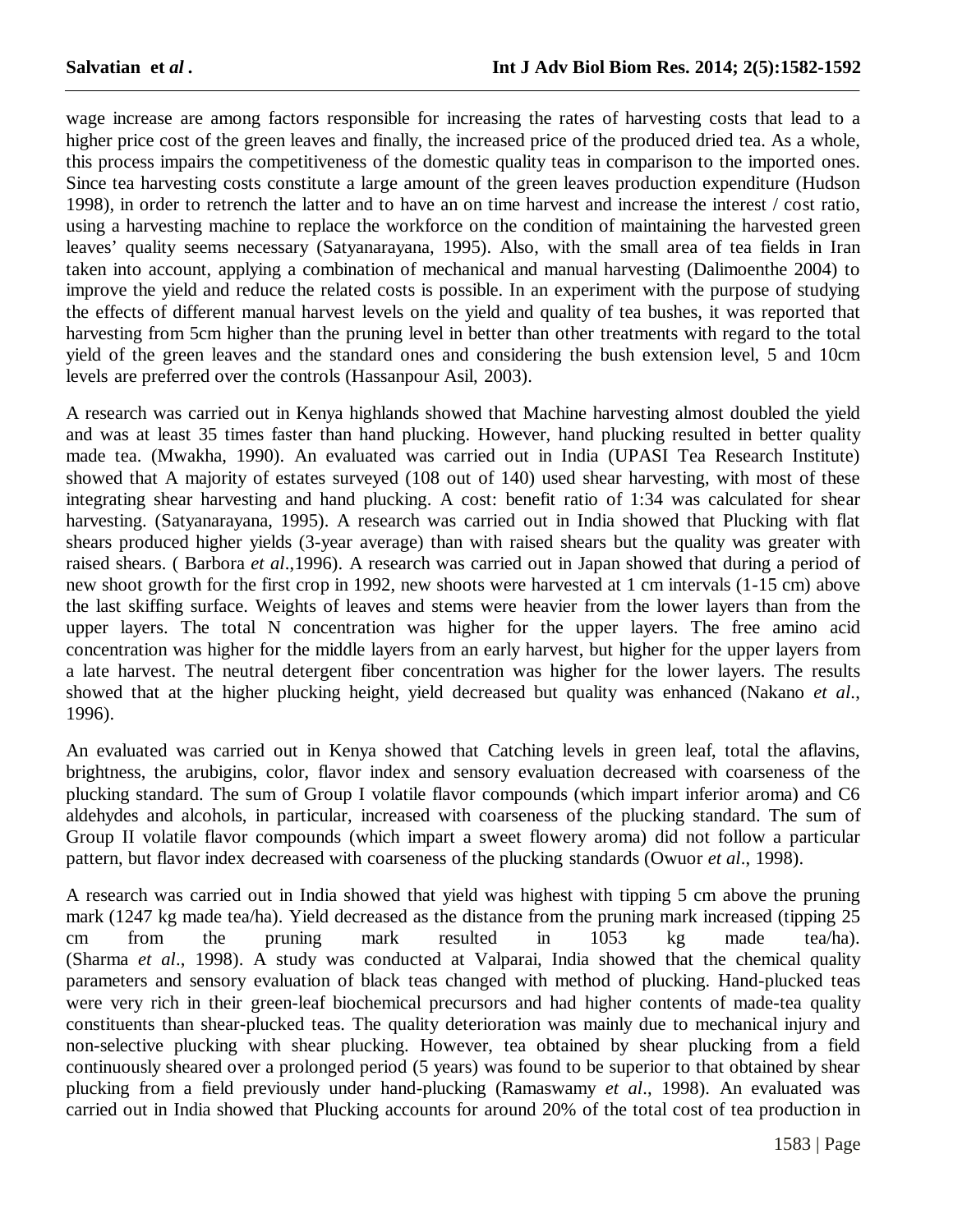India, and significant wage increases since 1990 combined with escalating costs for other inputs are having a negative impact on the profitability of tea. There is a need to increase the productivity of tea and the efficiency of pluckers. Factors affecting the plucking average, and which should be addressed when looking at ways to improve productivity, include: plucking interval; mechanical harvesting; lane plucking; plucker deployment; organization of pluckers; time of plucking; standard of plucking; length of pruning cycle; height of pruning; bush height; weighments; supervision; and human resource development ( Hudson, 1998 ).

An evaluated was carried out in Kenya showed that a higher plucking speed with the hand-held machine and hand plucking was obtained 8601 and 4360 kg green leaf/day, respectively. Shoots obtained by hand plucking were found to have better quality than the mechanically harvested ones. (Bore *et al*., 1998)

An experiment was conducted in Elappara, Vandiperiyar, Kerala, India to investigate the effect of different harvesting methods on the incidence of grey blight (Pestalotia spp.) on tea. Grey blight incidence was lowest with hand plucking with breaking back (6.8%) and highest with continuous shearing (22.2- 23.7%). (Sanjay *et al*., 2003)

A research was carried out in Indonesia and recommends the adoption of mechanized plucking during high cropping seasons and of intervening hand plucking during low cropping seasons. The potential of shears-pluckers and machine-pluckers versus that of hand plucking is emphasized. The advantages of mechanizing the harvesting operation and of combining hand and shears plucking are also mentioned (Dalimoenth, 2004). In this study, by evaluating these machines in the existing conditions of tea fields in Iran and determining the best height for the planted bushes to be harvested, maximum productivity in the harvest of green leaves while maintaining the dried tea quality can be achieved.

#### **2- OBJECTIVES**

Objectives of the study were: 1- To study the effect of four harvesting heights on quality factors of tea 2- To determine the most appropriate height for tea harvesting with the highest yield.

#### **3- MATERIAL AND METHODS**

This research has been conducted in Shahid Eftekhari Tea Research Station of Fashalam located in 12km of Rasht-Fouman road. The station was established in 1956 and its first productive bushes were planted between 1959 to 1964.Based on the latest survey, the total area of the used plots was 8.48 hectares. Station situated at 37  $25'$  N latitude, longitude 49  $25'$  W and altitude 3m above mean sea level. The research was done in the 4th plot with an area of 1593 m<sup>2</sup>.

The agricultural processes including pruning, fertilization, irrigation, etc were performed in accordance to the traditions of the station. The selected plot was divided into 12 equal subplots (4 treatments and 3 replications) each of which having 80 m<sup>2</sup> as area. Harvest was done by using a flat two-seated plucking machine with 800mm as its blade width, weighing 12.3 kg and having an engine capacity of 41.5 cm<sup>3</sup>. To determine the green leaf yield, the total annual harvest of each experimental plot was collected and weighed separately. After an accurate weighing, harvest samples of spring, summer and autumn plucking indexes were immediately transferred to the National Center of Tea Researches located in Lahijan, to have their dry matter and Polyphenol level determined.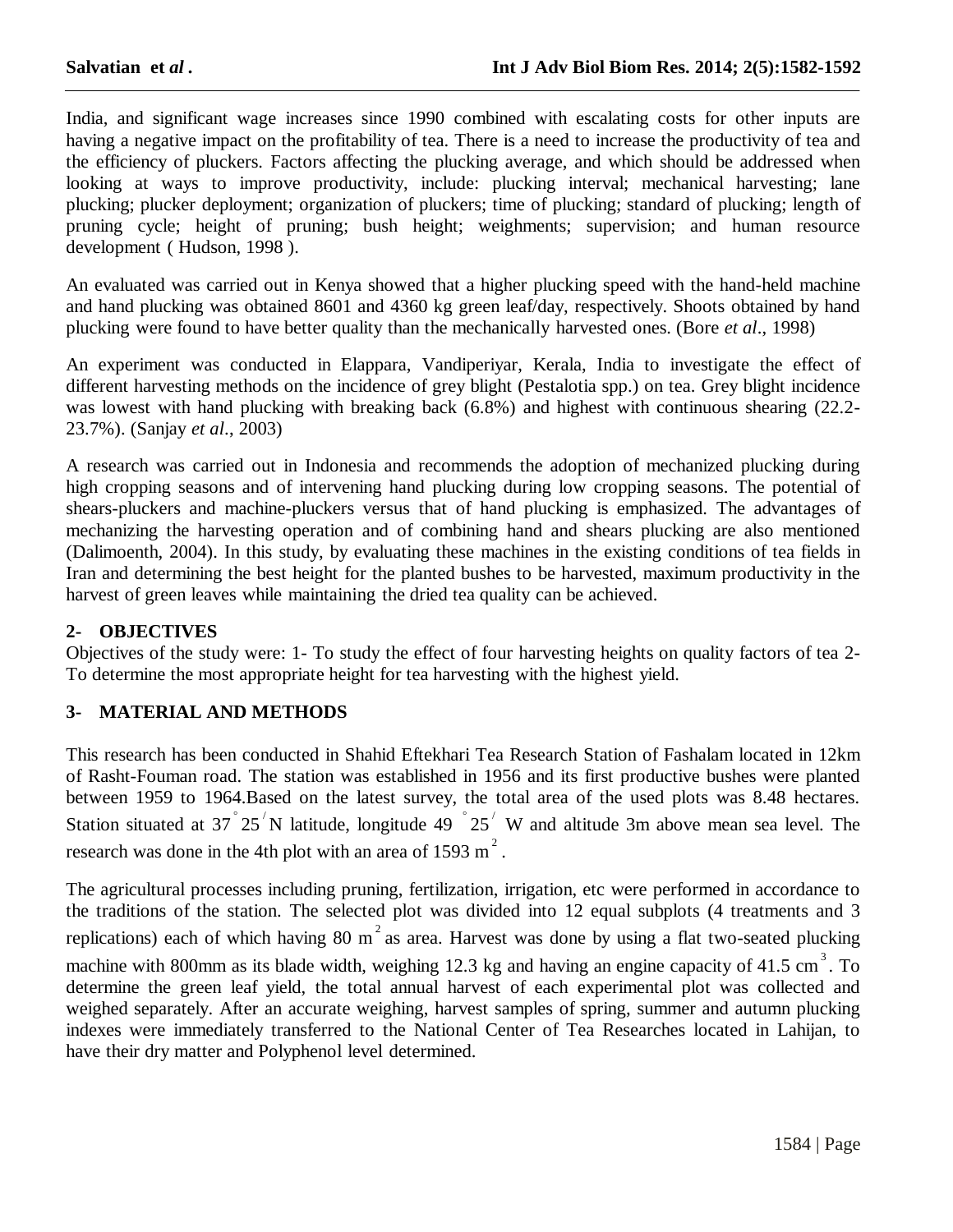To measure dry matter the green leaf sample is poured in a weighing capsule and put in a  $103-105^{\circ}$ C AUTO. After reaching a fixed weight, it will be taken out of the AUTO and when cooled in a desiccator, the percentage of its dry matter is calculated by using the following equation:

$$
Dry\ matter\ percentage = \frac{Capsuleweight - capsuleweight with the sample}{Green leaf weight} \times 100
$$

In order to measure tannin 2g of the prepared sample (grinded dry green leaves) is poured in a 400CC Erlenmeyer flask having sandpaper cover and mixed with 200CC boiled distilled water. Then, the Erlenmeyer is connected to an inverted or vertical cooler. Later, it is boiled on an electric stove for 30 minutes. The mixture is immediately filtered and the accumulated residue on the filter paper (which is in

a funnel) is washed for a few times with boiling distilled water. Then, 50CC CH <sup>3</sup>COOCu (copper acetate) (40g/l) is added to the filtered solution. After sedimentation, the solution is filtered while the sediment remains on the filter paper. The obtained sediment is leached with boiling distilled water. Following being dried at  $600^{\degree}$ C, it is burned for 30 minutes. The conversion coefficient for Tannin is 65.305.

> *Tannin Percentage = conversioncoefficient Originalsampleweight* Se dim entweightafterburning<br>
> and the set of the set of the set of the set of the set of the set of the set of the set of the set of the set of the set of the set of the set of the set of the set of the set of the set of t

## **4- DATA AND RESULTS**

Results of variance analysis for harvesting height in related yield have been indicated in Table 1. Results showed there are significant differences between harvesting heights ( $T_1 = 5$  cm,  $T_2 = 10$  cm,  $T_3 = 15$  cm and  $T_4$  = control) in producing tea yield at 1% level.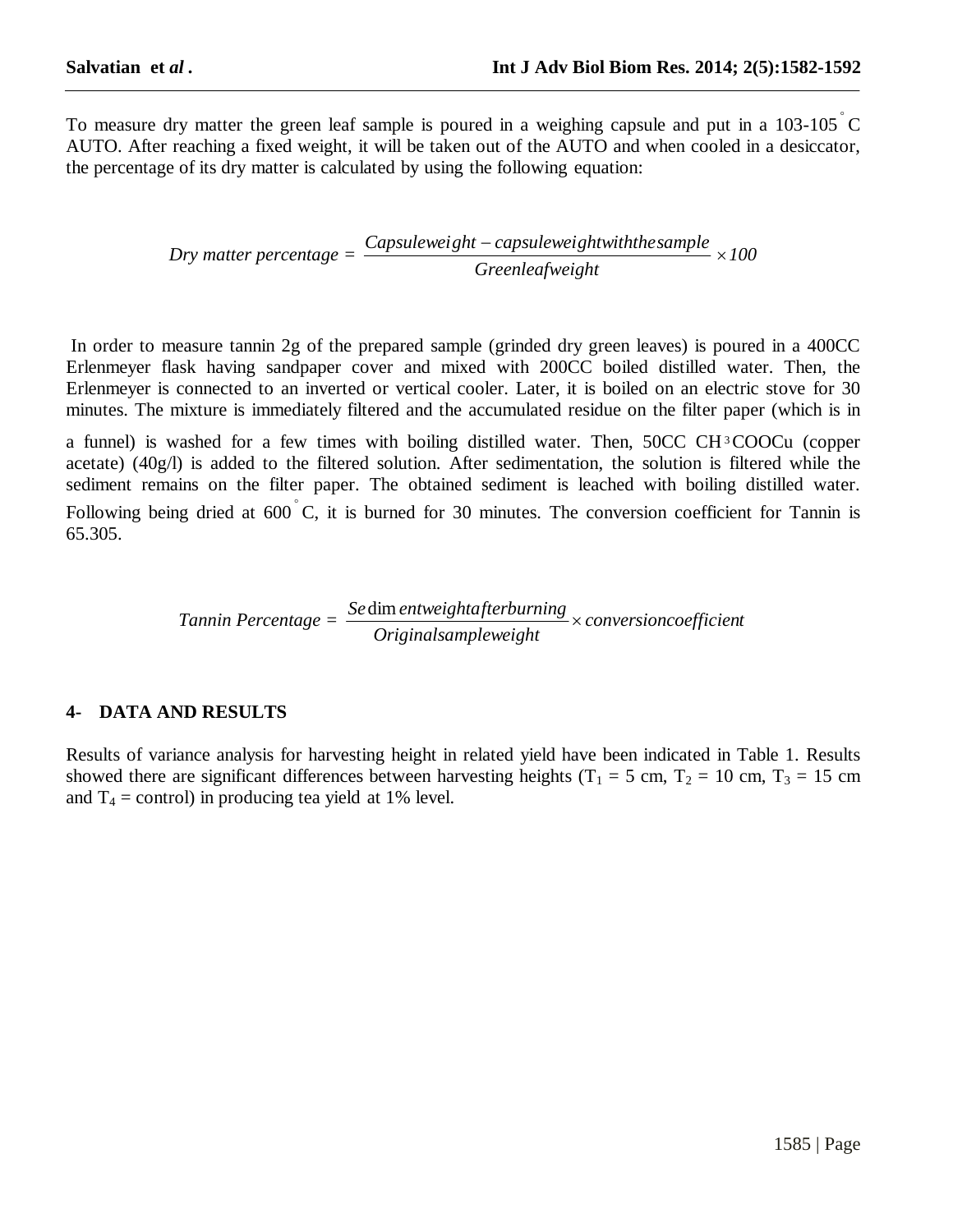| <b>Source</b>            | Degrees of<br>Freedom | <b>Mean Square</b>      |  |
|--------------------------|-----------------------|-------------------------|--|
| Replication              | $\overline{2}$        | $119.688$ <sup>ns</sup> |  |
| Plucking height          | 3                     | **<br>570.211           |  |
| Error                    | 6                     | 10.638                  |  |
| <b>Grand Mean</b>        | 93.009                |                         |  |
| Coefficient of Variation | % 3.51                |                         |  |

**Table 1.** The Variance Analysis of the normal data related to the yield characteristic carried out in a RCBD using the Factorial method

\*,\*\*,<sup>ns</sup> Respectively significant at 5%, 1% and non significant

Significant differences were found between harvesting heights in producing dry matter at 5% level. Also, it was observed that there is a significant difference between harvesting times in producing dry matter at 5% level. Besides, difference of interactions between harvesting times and height levels probability is significant (Table 2). The statistical analysis indicated that differences between harvesting height and times are significant at 1% level. Moreover,

**Table 2.** The Variance Analysis of the normal data related to the solid material characteristic carried out in a RCBD using the Factorial method

| <b>Source</b>                   | Degrees of<br>Freedom | <b>Mean Square</b>    |
|---------------------------------|-----------------------|-----------------------|
| Replication                     | $\overline{2}$        | $0.427$ <sup>ns</sup> |
| Plucking height                 | 3                     | 5.599 $*$             |
| Error                           | 6                     | 0.846                 |
| Time                            | 1                     | $9.563$ **            |
| Time * Plucking height          | 3                     | $2.350*$              |
| Error                           | 8                     | 0.444                 |
| <b>Grand Mean</b>               | 24.171                |                       |
| <b>Coefficient of Variation</b> | % 2.76                |                       |

\* ,\*\*, ns Respectively significant at 5% , 1% and non significant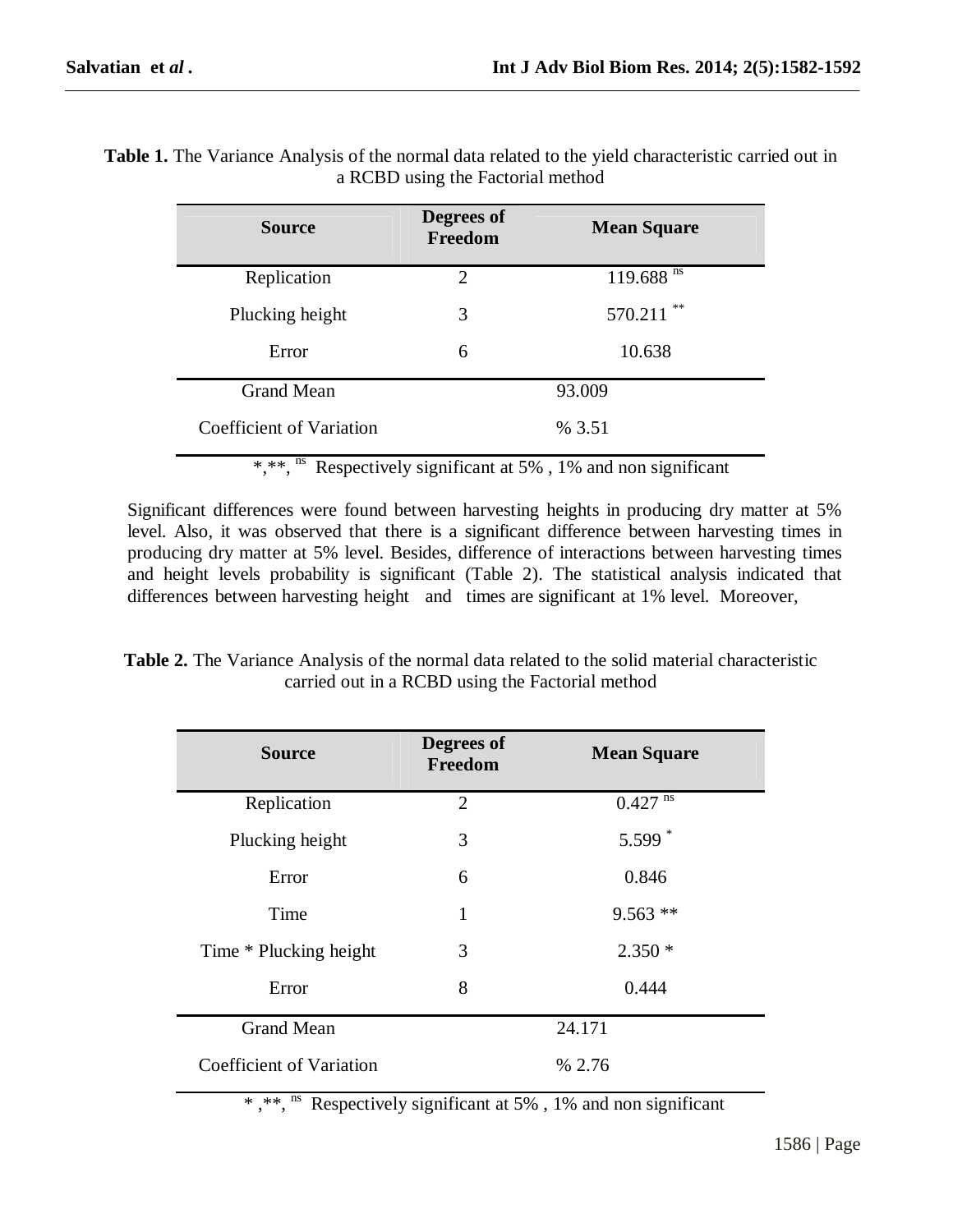The difference of interactions between harvesting times and height levels at 5% probability is significant (Table 3). The comparison of means plucking heights indicated that the lowest plucking height produced the highest tea yield among all plucking heights (Table 4).

| <b>Source</b>                   | Degrees of<br>Freedom | <b>Mean Square</b>    |
|---------------------------------|-----------------------|-----------------------|
| Replication                     | $\overline{2}$        | $0.045$ <sup>ns</sup> |
| Plucking height                 | 3                     | $* *$<br>10.822       |
| Error                           | 6                     | 0.194                 |
| Time                            | 1                     | $10.822**$            |
| Time * Plucking height          | 3                     | $1.069*$              |
| Error                           | 8                     | 0.203                 |
| <b>Grand Mean</b>               | 11.547                |                       |
| <b>Coefficient of Variation</b> | % 3.91                |                       |

**Table 3.** The Variance Analysis of the normal data related to the Tanin characteristic carried out in a RCBD using the Factorial method

\*,\*\*,<sup>ns</sup> Respectively significant at 5%, 1% and non significant

**Table 4.** Comparison of harvesting height averages by using the Duncan method with 5% probability of yielding characteristic

| <b>Plucking height</b><br>(Treatment) | <b>Mean</b> | <b>Ranked Order</b> |
|---------------------------------------|-------------|---------------------|
| $T_1$                                 | 109.9       | А                   |
| T <sub>4</sub>                        | 98.22       | B                   |
| $T_3$                                 | 84.57       | C                   |
| T <sub>2</sub>                        | 79.35       |                     |

 $T_1 = 5$  cm,  $T_2 = 10$  cm,  $T_3 = 15$  cm and  $T_4 =$  control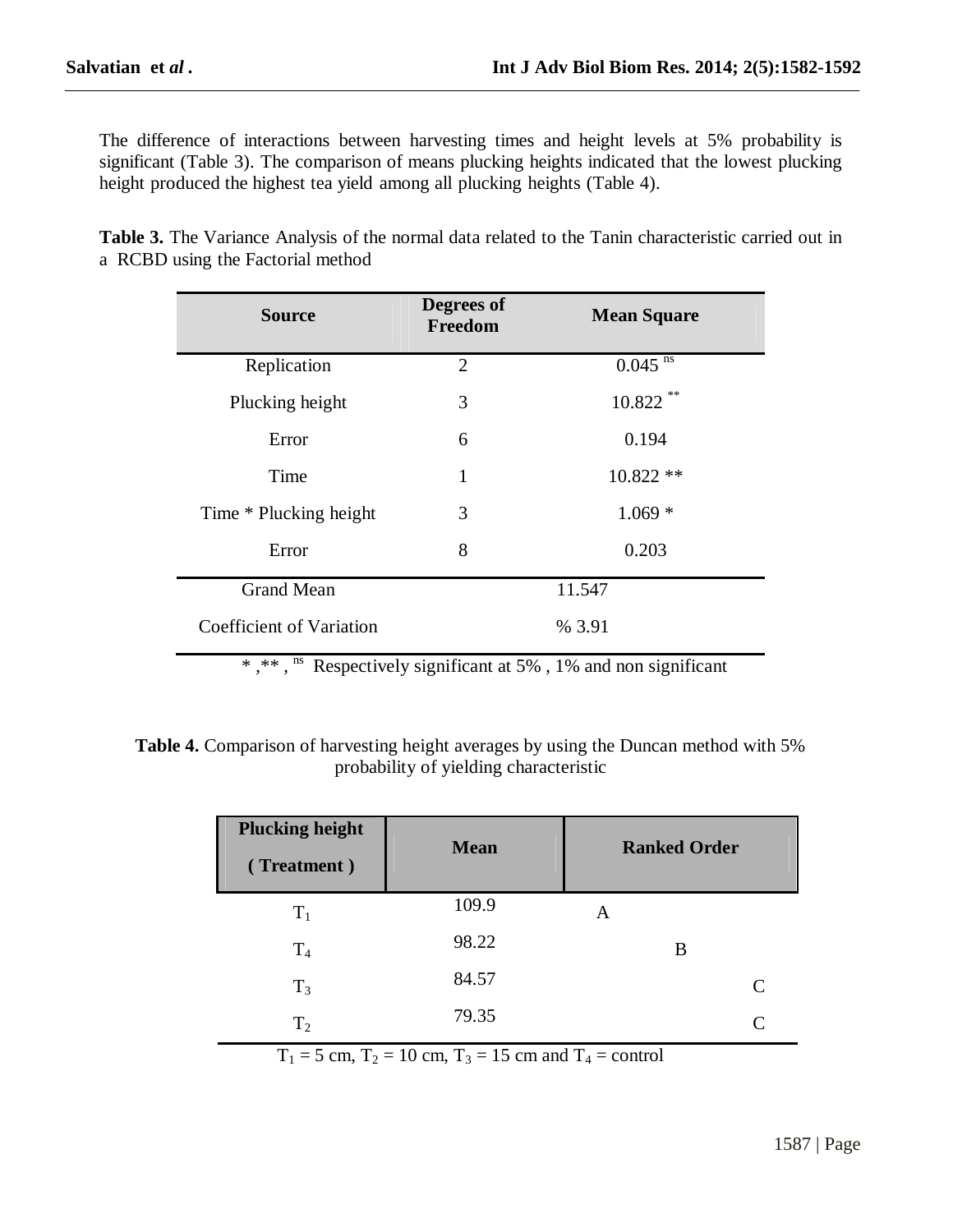The results of means comparison of harvesting times indicated in Table 5. Results showed that the highest dry matter percentage was obtained in summer. However, in a study that conducted in India it was found in spring and summer the Tanin and dry matter were increased (Sud and Badyal, 1989).

**Table 5.** Comparison of harvesting time averages by using the Duncan method with 5% probability of dry matter percentage characteristic

| <b>Time</b> | <b>Mean</b>                      | <b>Ranked Order</b> |
|-------------|----------------------------------|---------------------|
|             | 25.178                           |                     |
|             | 23.790                           |                     |
|             | $D_1$ = Summer<br>$D_2$ = Autumn |                     |

As observed in Table 6, the highest dry matter was obtained by treatment  $T_1$  (5 cm plucking height). Also, obtained results form a research in Japan showed that at the lower plucking height, quality was increased (Nakano et al., 1996). Meanwhile, details of comparison of interaction between factors of harvesting height and time on dry matter percentage were shown in Table 7.

| <b>Table 6.</b> Comparison of harvesting height averages by using the Duncan method with 5% |  |                                                     |  |
|---------------------------------------------------------------------------------------------|--|-----------------------------------------------------|--|
|                                                                                             |  | probability of dry matter percentage characteristic |  |

| <b>Plucking height</b><br>(Treatment) | <b>Mean</b> | <b>Ranked Order</b> |
|---------------------------------------|-------------|---------------------|
| $T_1$                                 | 25.62       | A                   |
| $T_3$                                 | 23.72       | B                   |
| T <sub>2</sub>                        | 23.68       | B                   |
| T <sub>4</sub>                        | 23.67       | В                   |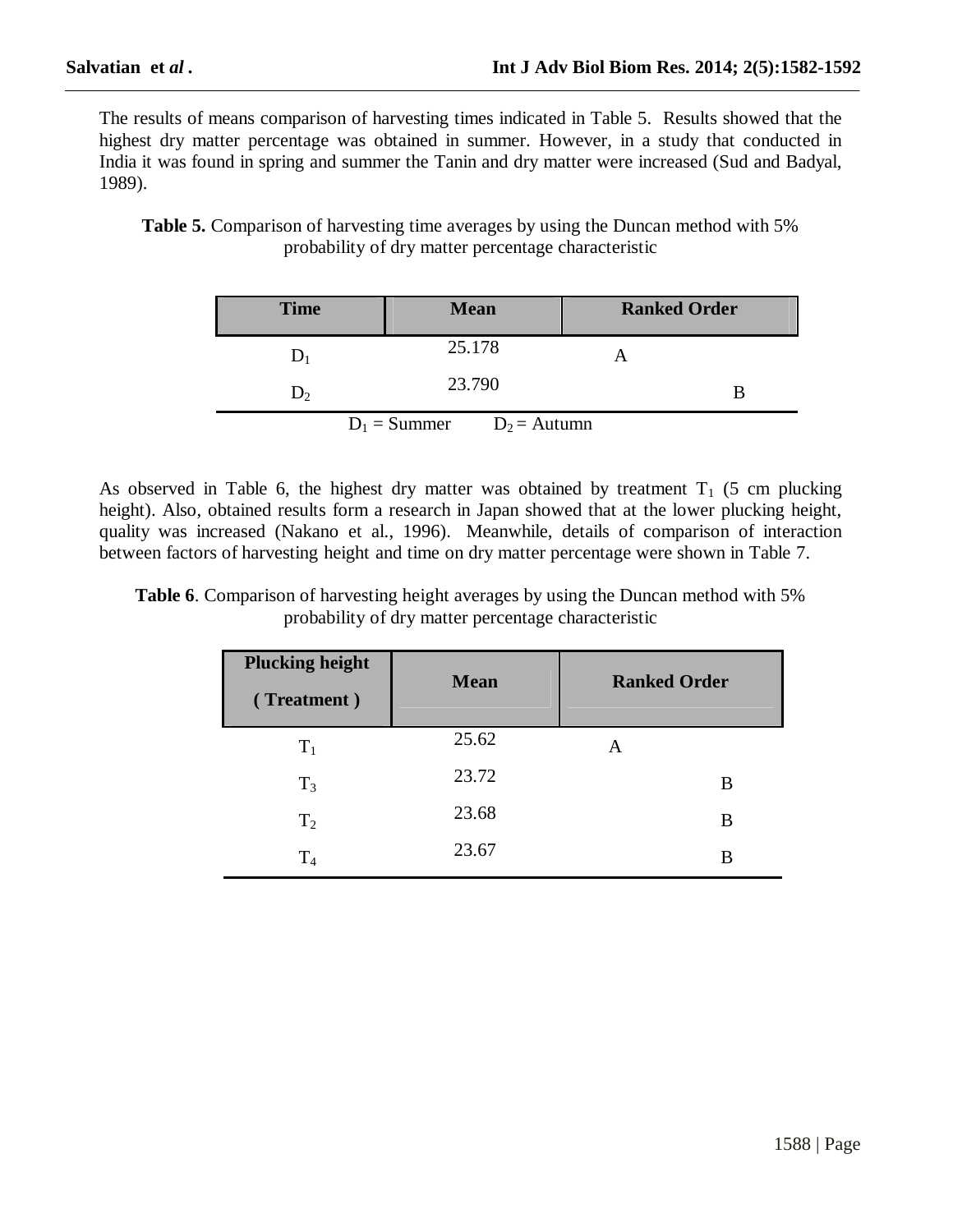| <b>Time * Plucking</b><br>height | <b>Mean</b> |              |   | <b>Ranked Order</b> |   |
|----------------------------------|-------------|--------------|---|---------------------|---|
| $T_1 \times D_1$                 | 26.47       | $\mathbf{A}$ |   |                     |   |
| $T_4 \times D_1$                 | 25.08       | B            |   |                     |   |
| $T_1 \times D_2$                 | 24.77       |              | B | $\mathsf{C}$        |   |
| $T_2 \times D_1$                 | 23.94       |              | B | $\mathsf{C}$        |   |
| $T_3 \times D_1$                 | 23.72       |              |   | $\mathsf{C}$        |   |
| $T_3 \times D_2$                 | 23.71       |              |   | $\mathcal{C}$       |   |
| $T_2 \times D_2$                 | 23.42       |              |   | $\mathsf{C}$        | D |
| $T_4 \times D_2$                 | 22.27       |              |   |                     | D |

**Table 7.** Comparison of interaction between two factors (harvesting height and time) by using the Duncan method with 5% probability of dry matter percentage characteristic

The result showed that the highest Tannin percentage was in summer (Table 8). Also, in 1989 some researchers found that in spring and summer Tannin and Dry matter were increase (Sud and Badyal, 1989).

| <b>Table 8.</b> Comparison of harvesting time averages by using the Duncan method with 5% |
|-------------------------------------------------------------------------------------------|
| probability of tannin percentage characteristic                                           |

| <b>Time</b> | <b>Mean</b> | <b>Ranked Order</b> |  |
|-------------|-------------|---------------------|--|
|             | 12.067      |                     |  |
|             | 1.026       |                     |  |

Comparison of harvesting height treatments in producing tannin indicated that the highest tannin percentage obtained by treatment  $T_1$  (Table 9). However, in 1986, Sivapalan *et al.*, in a study indicated that high plucking (more than 2 leaves a bud or over 5 cm height) reduced the quality of green leaves and made tea. Meanwhile, details of comparison of interaction between factors of harvesting height and time on tannin percentage were shown in Table 10.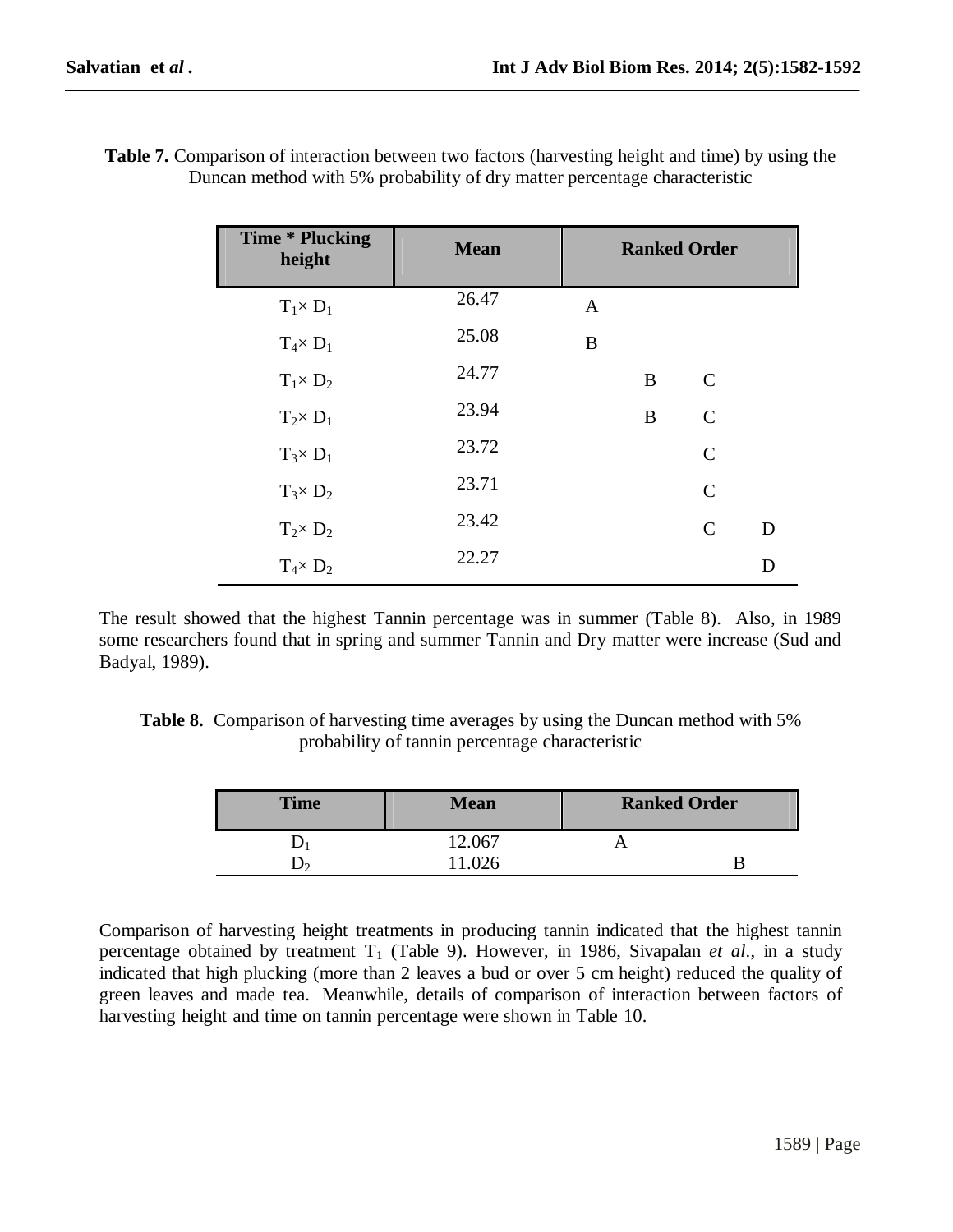| <b>Table 9.</b> Comparison of harvesting height averages by using the Duncan method with 5% |  |
|---------------------------------------------------------------------------------------------|--|
| probability of tannin percentage characteristic                                             |  |

| <b>Plucking height</b><br>(Treatment) | <b>Mean</b> | <b>Ranked Order</b> |
|---------------------------------------|-------------|---------------------|
| $T_1$                                 | 13.19       | A                   |
| T <sub>2</sub>                        | 12.04       | B                   |
| T <sub>4</sub>                        | 10.79       | C                   |
| $T_3$                                 | 10.17       | $\mathsf{C}$        |

**Table 10.** Comparison of interaction between two factors (harvesting height and time) by using the Duncan method with 5% probability of tannin percentage characteristic

| <b>Time * Plucking</b><br>height | <b>Mean</b> | <b>Ranked Order</b> |   |               |           |
|----------------------------------|-------------|---------------------|---|---------------|-----------|
| $T_1 \times D_1$                 | 13.61       | $\mathbf{A}$        |   |               |           |
| $T_2 \times D_1$                 | 13.17       | $\mathbf{A}$        |   |               |           |
| $T_1 \times D_2$                 | 12.77       | $\mathbf{A}$        |   |               |           |
| $T_4 \times D_1$                 | 10.95       |                     | B |               |           |
| $T_2 \times D_2$                 | 10.91       |                     | B |               |           |
| $T_4 \times D_2$                 | 10.63       |                     | B | $\mathcal{C}$ |           |
| $T_3 \times D_1$                 | 10.55       |                     | B | $\mathsf{C}$  |           |
| $T_3 \times D_2$                 | 9.79        |                     |   |               | $\subset$ |

## **5- DISCUSION**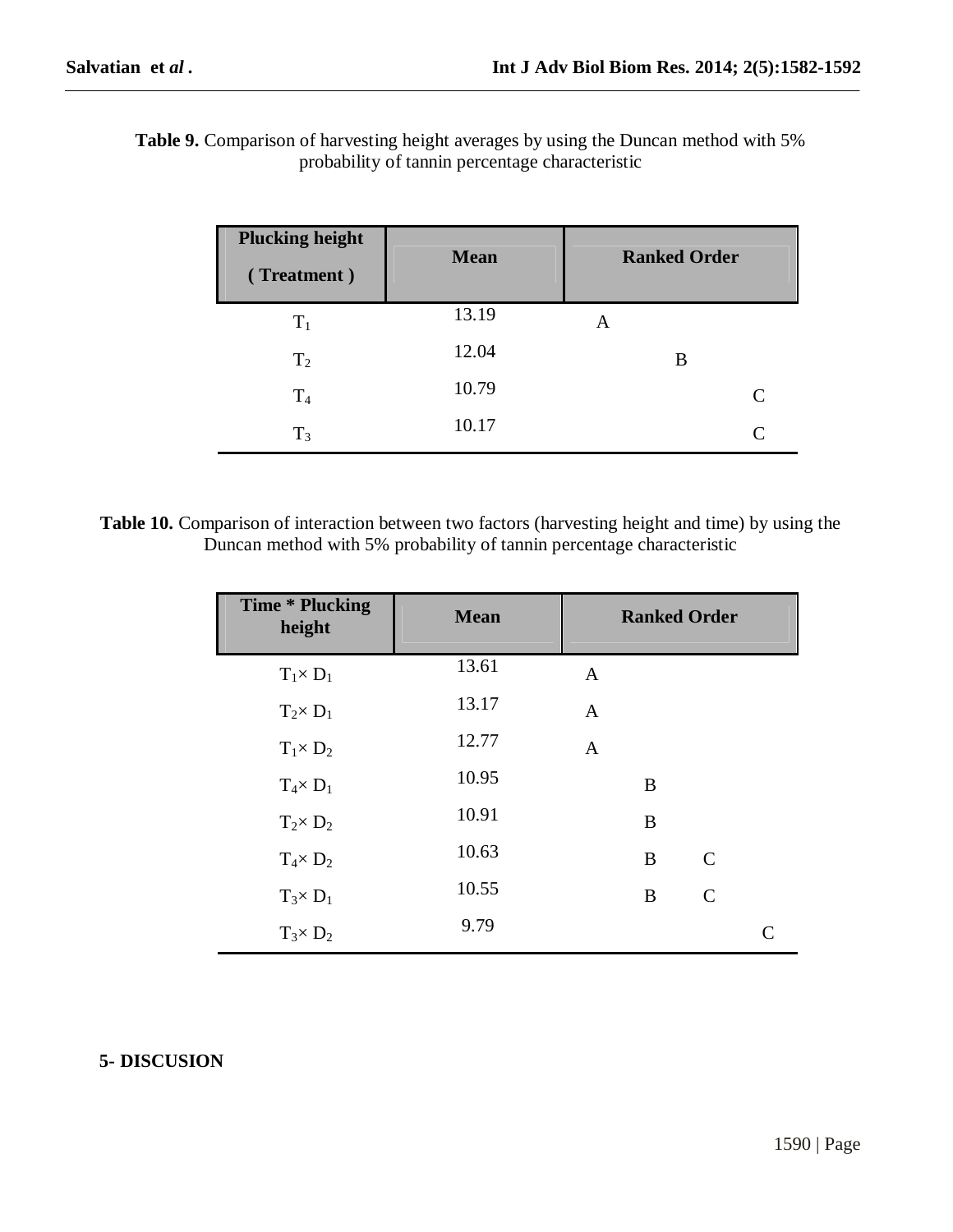The results showed that plucking height of 5 centimeter, in total green leaf and standard leaf was significantly higher than other heights. More over 5 cm plucking height showed maximum amount of tannin and solid material compared to the other treatments. There. The effect of time was found to be significant for different parameters of quality.

Although an increase in green leaf height increases the yield amount in a harvest round, in a low height harvest due to the increase of the number of harvest rounds during plucking, harvesting from a lower height shows a better yield. It should be mentioned that green leaves harvested from lower heights have better qualities for producing black tea.

Usually, the Tannin level in soft shoots, buds and the first and second leaves is higher than other parts of tea bushes. Hence, with an increase in the harvesting height the Tannin level in green leaves decreases.

The results showed that harvesting from a lower height shows a better yield, in a similar experiment with the purpose of studying the effects of different manual harvest levels on the yield and quality of tea bushes, it was reported that harvesting from 5cm higher than the pruning level in better than other treatments with regard to the total yield of the green leaves and the standard ones and considering the bush extension level, 5 and 10cm levels are preferred over the controls. (Hassanpour Asil, 2003). Similarly in a research was carried out in Kenya showed that Machine harvesting almost doubled the yield (Mwakha, 1990). The results showed that harvesting in 5cm height shows a better Tannin and solid material characteristic in green leaves, similarly an experiment was conducted during 1989-90 in Kenya showed that for optimum yield, plucking speed and quality, medium plucking (2 leaves and a bud or about 5cm height ) at 10- to 11-day intervals is recommended ( Mwakha,1991). Again in a study was conducted at Srilanka showed that high plucking ( over 2 leaves and a bud or over 5cm height ) reduce the quality of green leaves and made tea (Sivapalan *et al.*, 1986).

#### **6- CONCLUSION**

The results of study indicated that an increase in green leaf height increases the yield amount in a harvest round, in a low height harvest due to the increase of the number of harvest rounds during plucking, harvesting from a lower height shows a better yield. However, it should be mentioned that green leaves harvested from lower heights have better qualities for producing black tea.

Usually, the Tannin level in soft shoots, buds and the first and second leaves is higher than other parts of tea bushes. Hence, with an increase in the harvesting height the Tannin level in green leaves decreases.

#### **REFRENCES**

Barbora AC and Baruah DC (1996). Response of tea plant types to shear plucking. Two Bud. 43(2)**,** 20- 24.

Bore JK and Ng'etich, WK (2000). Mechanical harvesting of tea. Tea, Kenya. 21(1), 19–23.

Dalimoenthe SL (2004). Reducing the cost of tea plucking without loss of quality. International Journal of Tea Science, India. 3(3/4), 49-59.

Hassanpour Asil M (2003). Evaluating the effect of plucking height on tea green leaf yield and its quality. Proceedings of 4th Horticulture Science Conference, IRAN. 338-339.